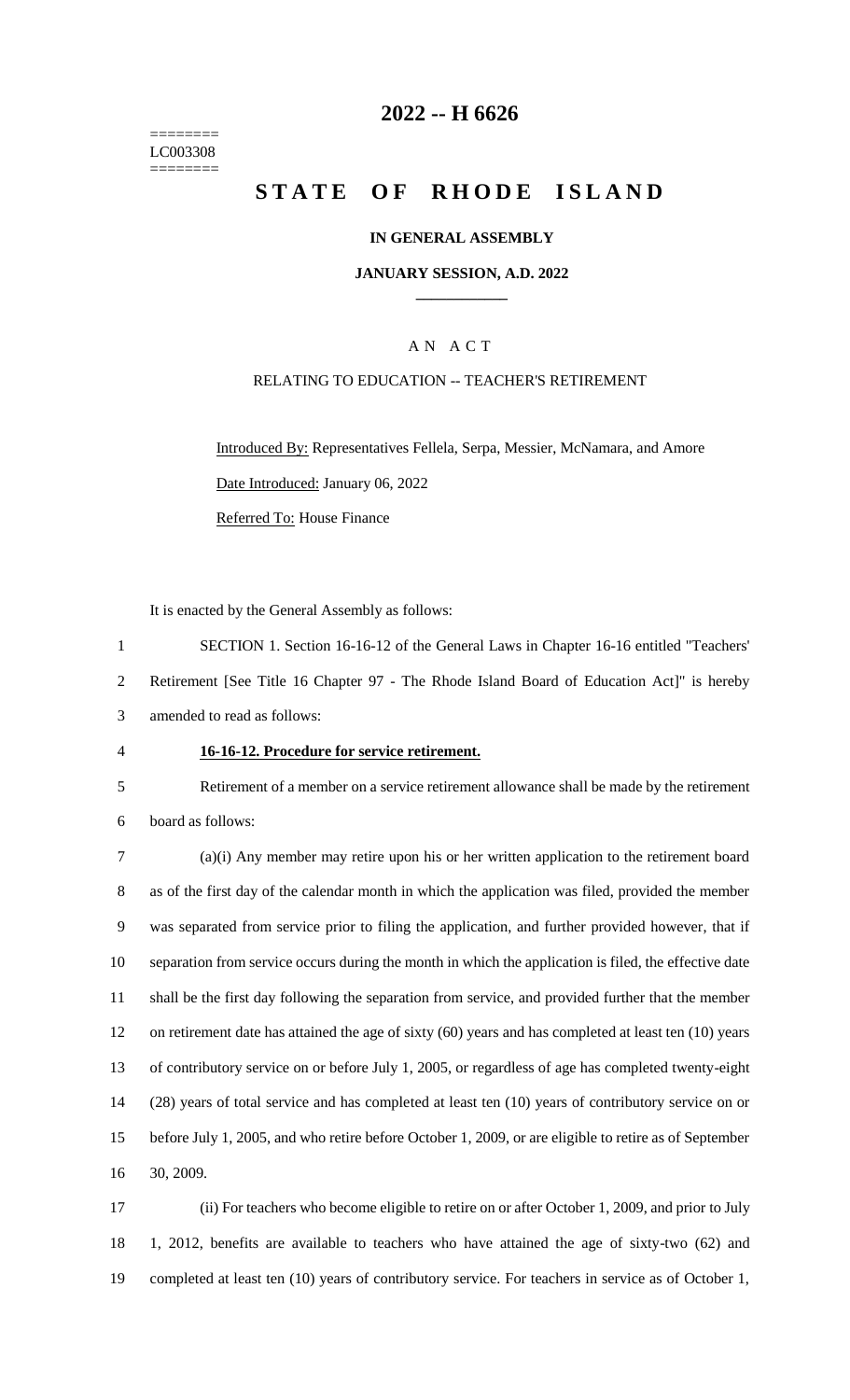2009, who were not eligible to retire as of September 30, 2009, but became eligible to retire prior to July 1, 2012, the minimum retirement age of sixty-two (62) will be adjusted downward in proportion to the amount of service the member has earned as of September 30, 2009. The proportional formula shall work as follows:

 (A) The formula shall determine the first age of retirement eligibility under the laws in effect on September 30, 2009, which shall then be subtracted from the minimum retirement age of sixty-two (62).

 (B) The formula shall then take the teacher's total service credit as of September 30, 2009, as the numerator and the years of service credit determined under (A) as the denominator.

 (C) The fraction determined in (B) shall then be multiplied by the age difference in (1) to apply a reduction in years from age sixty-two (62).

 (b)(i) Any member, who has not completed at least ten (10) years of contributory service on or before July 1, 2005, may retire upon his or her written application to the retirement board as of the first day of the calendar month in which the application was filed; provided, the member was separated from service prior thereto; and further provided, however, that if separation from service occurs during the month in which application is filed, the effective date shall be the first day following that separation from service; provided, the member on his or her retirement date had 18 attained the age of fifty-nine (59) and had completed at least twenty-nine (29) years of total service; or provided, that the member on his or her retirement date had attained the age of sixty-five (65) and had completed at least ten (10) years of contributory service; or provided, that the member on his or her retirement date had attained the age of fifty-five (55) and had completed twenty (20) years of total service and provided, that the retirement allowance, as determined according to the formula in § 16-16-13 is reduced actuarially for each month that the age of the member is less than sixty-five (65) years and who retire before October 1, 2009, or are eligible to retire as of September 30, 2009.

 (ii) For teachers who become eligible to retire on or after October 1, 2009, and prior to July 1, 2012, benefits are available to teachers who have attained the age of sixty-two (62) and have completed at least twenty-nine (29) years of total service or have attained the age of sixty-five (65) and completed at least ten (10) years of contributory service. For teachers in service as of October 1, 2009, who were not eligible to retire as of September 30, 2009, but become eligible to retire prior to July 1, 2012, who have a minimum retirement age of sixty-two (62), the retirement age will be adjusted downward in proportion to the amount of service the member has earned as of September 30, 2009. The proportional formula shall work as follows:

(A) The formula shall determine the first age of retirement eligibility under the laws in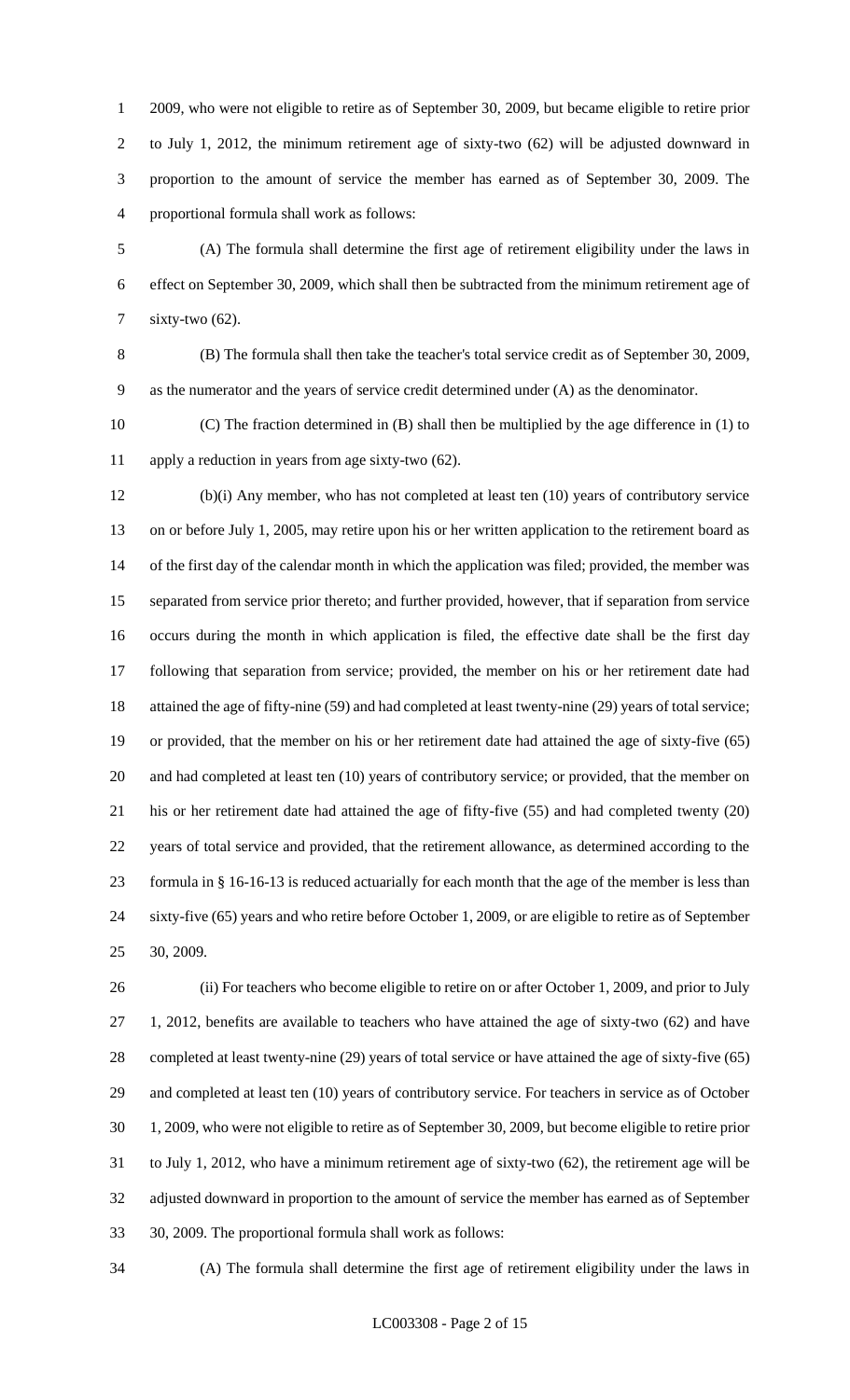effect on September 30, 2009, which shall then be subtracted from the minimum retirement age of

sixty-two (62).

 (B) The formula shall then take the teacher's total service credit as of September 30, 2009, as the numerator and the years of service credit determined under (A) as the denominator.

 (C) The fraction determined in (B) shall then be multiplied by the age difference determined in (A) to apply a reduction in years from age sixty-two (62).

 (c) Effective July 1, 2012, the following shall apply to all teachers not eligible to retire prior to July 1, 2012:

 (i) A teacher with contributory service on or after July 1, 2012, shall be eligible to retire upon the completion of at least five (5) years of contributory service and attainment of the teacher's Social Security retirement age.

 (ii) For teachers with five (5) or more years of contributory service as of June 30, 2012, with contributory service on and after July 1, 2012, who have a retirement age of Social Security Retirement Age, the retirement age will be adjusted downward in proportion to the amount of service the teacher has earned as of June 30, 2012, but in no event shall a teacher's retirement age under this subparagraph (ii) be prior to the attainment of age fifty-nine (59) or prior to the teacher's retirement age determined under the laws in effect on June 30, 2012. The proportional formula shall work as follows:

 (1) The formula shall determine the first age of retirement eligibility under the laws in effect on June 30, 2012, which shall then be subtracted from Social Security retirement age;

 (2) The formula shall then take the teacher's total service credit as of June 30, 2012, as the numerator and the projected service at retirement age in effect on June 30, 2012, as the denominator;

 (3) The fraction determined in (2) shall then be multiplied by the age difference determined in (1) to apply a reduction in years from Social Security retirement age.

 (iii) Effective July 1, 2015, a teacher who has completed twenty (20) or more years of total service and who has attained an age within five (5) years of the eligible retirement age under subdivisions (c)(i) or (c)(ii) above or subsection (d) below, may elect to retire provided that the retirement allowance shall be reduced actuarially for each month that the age of the teacher is less than the eligible retirement age under subdivisions (c)(i) or (c)(ii) above or subsection (d) below in accordance with the following table:

| 32 | <b>Year Preceding</b> | Cumulative Annual | <b>Cumulative Monthly</b> |
|----|-----------------------|-------------------|---------------------------|
| 33 | Retirement            | Reduction         | Reduction                 |
| 34 | For Year 1            | 9%                | .75%                      |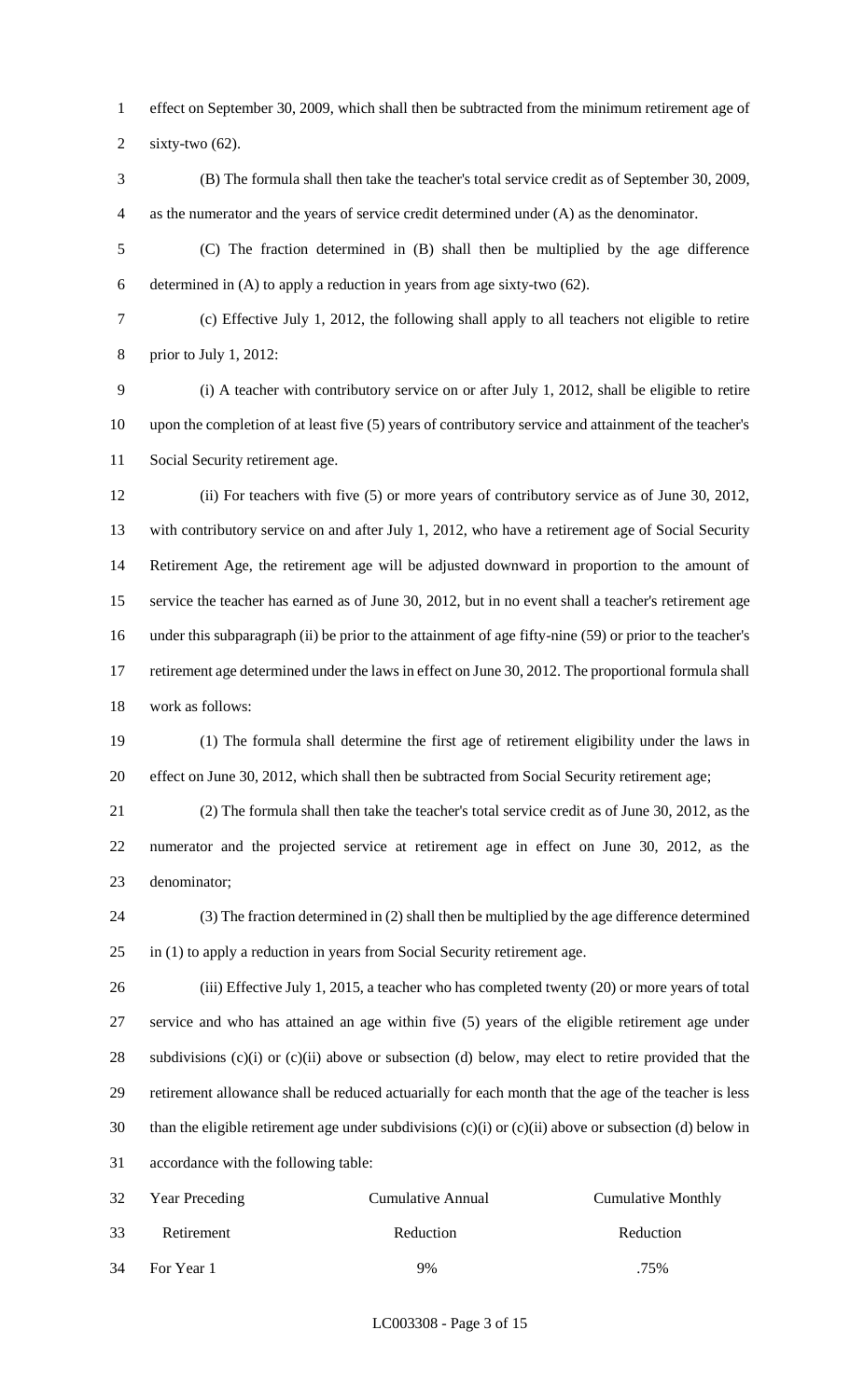| $\mathbf{1}$   | For Year 2   | 8% | .667% |
|----------------|--------------|----|-------|
|                | 2 For Year 3 | 7% | .583% |
|                | 3 For Year 4 | 7% | .583% |
| $\overline{4}$ | For Year 5   | 7% | .583% |

 (iv) Notwithstanding any other provisions of section § 16-16-12(c), a teacher who has completed ten (10) or more years of contributory service as of June 30, 2012, may elect to retire at his or her eligible retirement date as determined under subsections (a) and (b) above provided that a teacher making an election under this paragraph shall receive the teacher's retirement benefit determined and calculated based on the teacher's service and average compensation as of June 30, 2012. This provision shall be interpreted and administered in a manner to protect a teacher's accrued benefit on June 30, 2012.

 (d)(i) Notwithstanding any other provisions of subsection (c) above, effective July 1, 2015, teachers in active service shall be eligible to retire upon the earlier of:

 (A) The attainment of at least age sixty-five (65) and the completion of at least thirty (30) years of total service, or the attainment of at least age sixty-four (64) and the completion of at least thirty-one (31) years of total service, or the attainment of at least age sixty-three (63) and the completion of at least thirty-two (32) years of total service, or the attainment of at least age sixty-two (62) and the completion of at least thirty-three (33) years of total service; or

(B) The teacher's retirement eligibility date under subsections (c)(i) or (c)(ii) above.

20 (ii) Notwithstanding any other provisions of subsection (c) or subsection (d)(i) of this section, commencing July 1, 2022, teachers in active service shall be eligible to retire upon the earlier of:

 (A) The attainment of at least age sixty (60) and the completion of at least thirty (30) years 24 of total service; or

(B) The teacher's retirement eligibility date under subsections (c)(i) or (c)(ii) of this section.

(e) Except as specifically provided in §§ 36-10-9.1, 36-10-12 through 36-10-15, and 45-21-19

through 45-21-22, no member shall be eligible for pension benefits under this chapter unless

(i) The member shall have been a contributing member of the employees' retirement system

for at least ten (10) years; or

- (ii) For teachers in active contributory service on or after July 1, 2012, the teacher shall have been a contributing member of the employees' retirement system for at least five (5) years.
- (2) Provided, however, a person who has ten (10) years service credit shall be vested; provided that for teachers in active contributory service on or after July 1, 2012, a teacher who has five (5) years of contributory service shall be vested.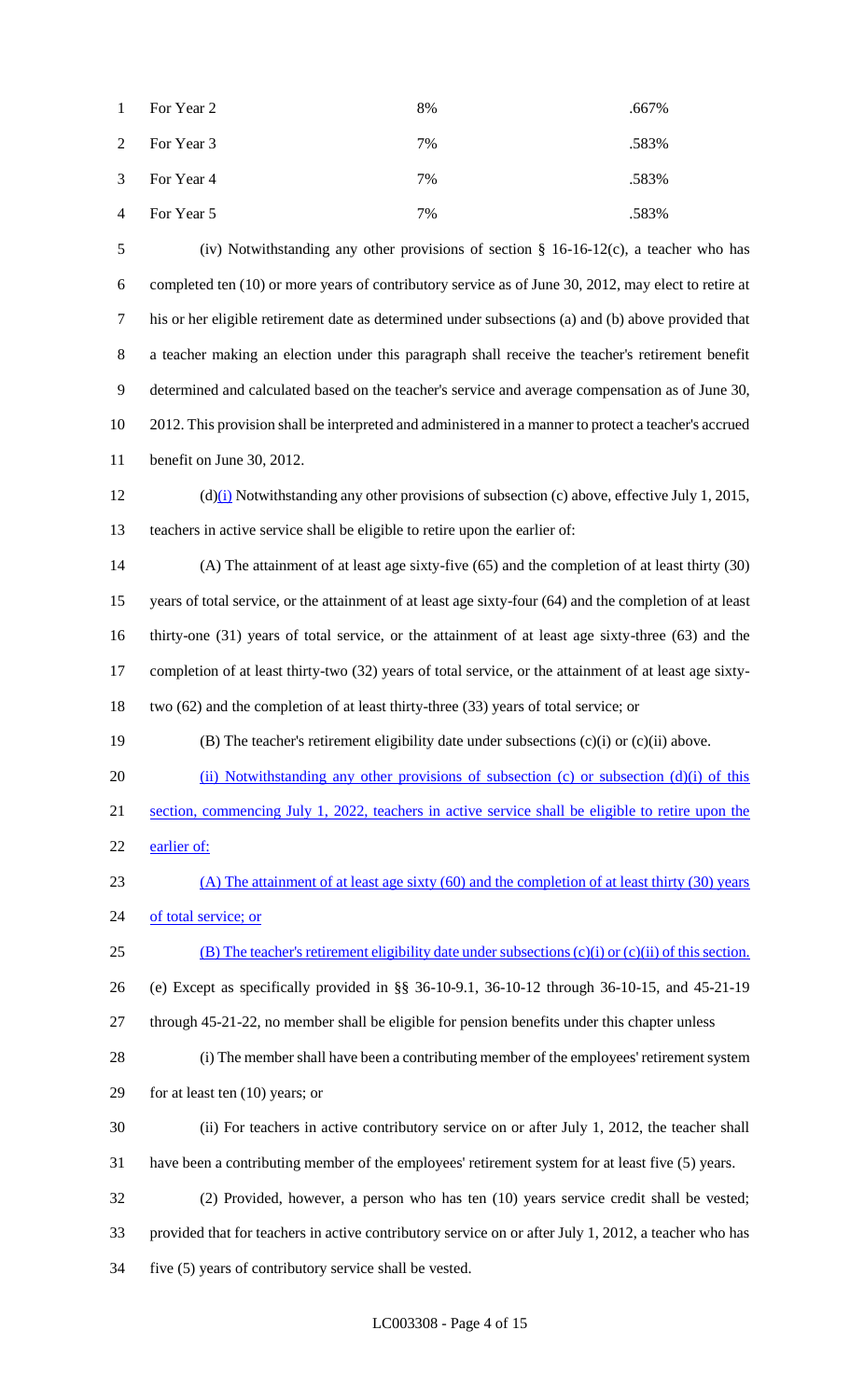(3) Furthermore, any past service credits purchased in accordance with § 36-9-38 shall be counted towards vesting.

 (4) Any person who becomes a member of the employees' retirement system pursuant to § 45-21-8 shall be considered a contributing member for the purpose of chapter 21 of title 45 and this chapter.

 (5) Notwithstanding any other provision of law, no more than five (5) years of service credit may be purchased by a member of the system. The five (5) year limit shall not apply to any purchases made prior to January 1, 1995. A member who has purchased more than five (5) years of service credit before January 1, 1995, shall be permitted to apply the purchases towards the member's service retirement. However, no further purchase will be permitted.

 (6) Notwithstanding any other provision of law, effective July 1, 2012, except for purchases under §§ 16-16-7.1, 36-5-3, 36-9-31, 36-10-10.4, and 45-21-53:

 (i) For service purchases for time periods prior to a teacher's initial date of hire, the 14 purchase must be made within three (3) years of the teacher's initial date of hire; and

 (ii) For service purchases for time periods for official periods of leave as authorized by law, the purchase must be made within three (3) years of the time the official leave was concluded by the teacher. Notwithstanding paragraphs (i) and (ii) above, service purchases from time periods prior to June 30, 2012, may be made on or prior to June 30, 2015.

 (f) No member of the teachers' retirement system shall be permitted to purchase service credits for casual or seasonal employment, for employment as a temporary or emergency employee, a page in the general assembly, or for employment at any state college or university while the employee is a student or graduate of the college or university.

 (g) Except as specifically provided in §§ 16-16-6.2 and 16-16-6.4, a member shall not receive service credit in this retirement system for any year or portion of a year which counts as service credit in any other retirement system in which the member is vested or from which the member is receiving a pension and/or any annual payment for life. This subsection shall not apply to any payments received pursuant to the federal Social Security Act, 42 U.S.C. § 301 et seq.

 (h) A member who seeks to purchase or receive service credit in this retirement system shall have the affirmative duty to disclose to the retirement board whether or not he or she is a vested member in any other retirement system and/or is receiving a pension, retirement allowance, or any annual payment for life. The retirement board shall have the right to investigate as to whether or not the member has utilized the same time of service for credit in any other retirement system. The member has an affirmative duty to cooperate with the retirement board including, by way of illustration and not by way of limitation, the duty to furnish or have furnished to the retirement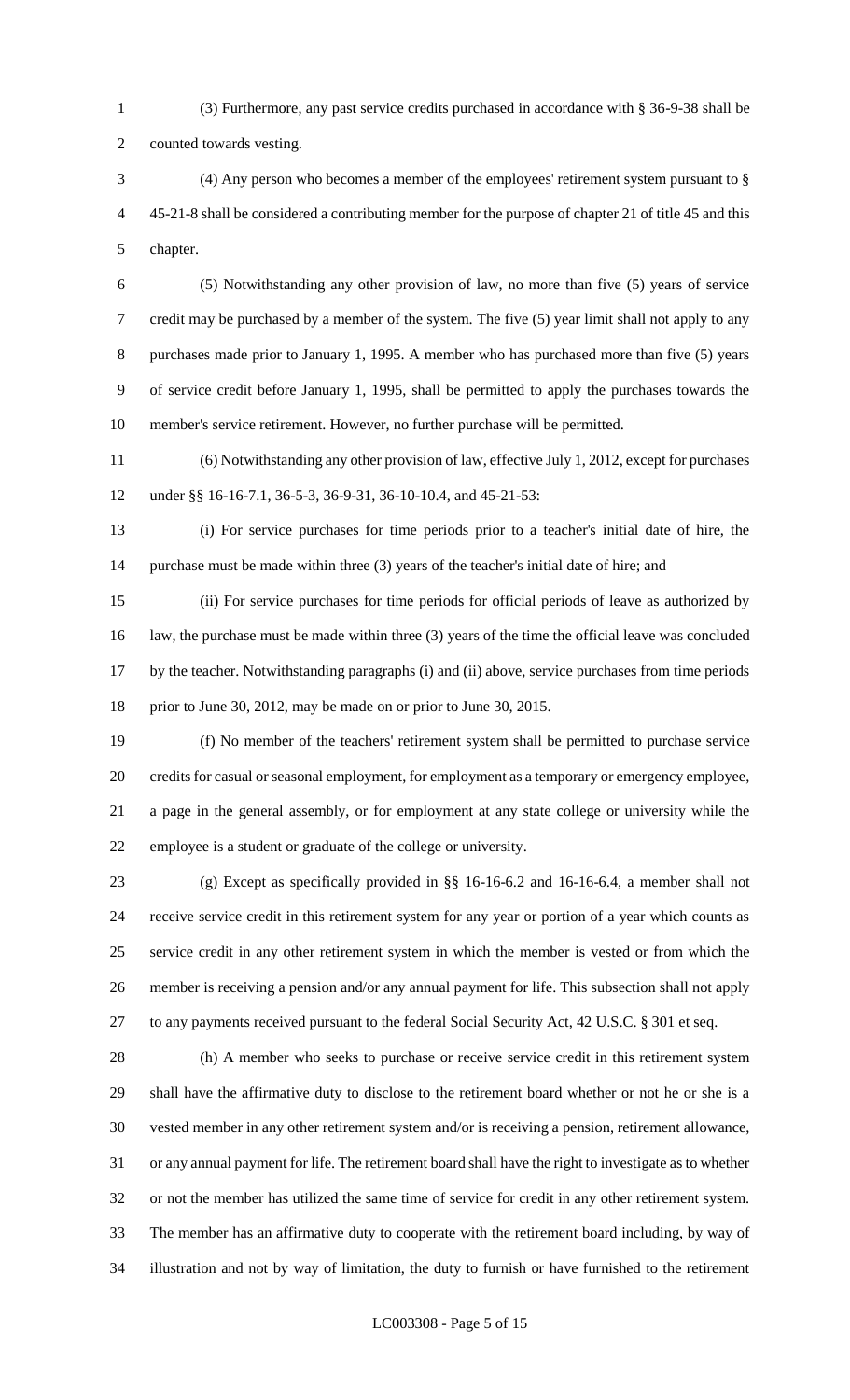board any relevant information that is protected by any privacy act.

 (i) A member who fails to cooperate with the retirement board shall not have the time of service credit counted toward total service credit until the time the member cooperates with the retirement board and until the time the retirement board determines the validity of the service credit.

 (j) A member who knowingly makes a false statement to the retirement board regarding service time or credit shall not be entitled to a retirement allowance and is entitled only to the return of his or her contributions without interest.

 SECTION 2. Section 36-10-9 of the General Laws in Chapter 36-10 entitled "Retirement System - Contributions and Benefits" is hereby amended to read as follows:

## **36-10-9. Retirement on service allowance -- In general.**

 Retirement of a member on a service retirement allowance shall be made by the retirement board as follows:

 (1)(a)(i) Any member may retire upon his or her written application to the retirement board as of the first day of the calendar month in which the application was filed; provided, the member was separated from service prior thereto; and further provided, however, that if separation from service occurs during the month in which application is filed, the effective date shall be the first day following that separation from service; and provided further that the member on his or her retirement date attained the age of sixty (60) and completed at least ten (10) years of contributory service on or before July 1, 2005, or who, regardless of age, has completed twenty-eight (28) years of total service and has completed at least ten (10) years of contributory service on or before July 1, 2005, and who retire before October 1, 2009, or are eligible to retire as of September 30, 2009.

 (ii) For members who become eligible to retire on or after October 1, 2009, and prior to July 1, 2012, benefits are available to members who have attained the age of sixty-two (62) and completed at least ten (10) years of contributory service. For members in service as of October 1, 2009, who were not eligible to retire as of September 30, 2009, but become eligible to retire prior to July 1, 2012, the minimum retirement age of sixty-two (62) will be adjusted downward in proportion to the amount of service the member has earned as of September 30, 2009. The proportional formula shall work as follows:

 (1) The formula shall determine the first age of retirement eligibility under the laws in effect on September 30, 2009, which shall then be subtracted from the minimum retirement age of sixty-two (62).

 (2) The formula shall then take the member's total service credit as of September 30, 2009, as the numerator and the years of service credit determined under (1) as the denominator.

(3) The fraction determined in (2) shall then be multiplied by the age difference determined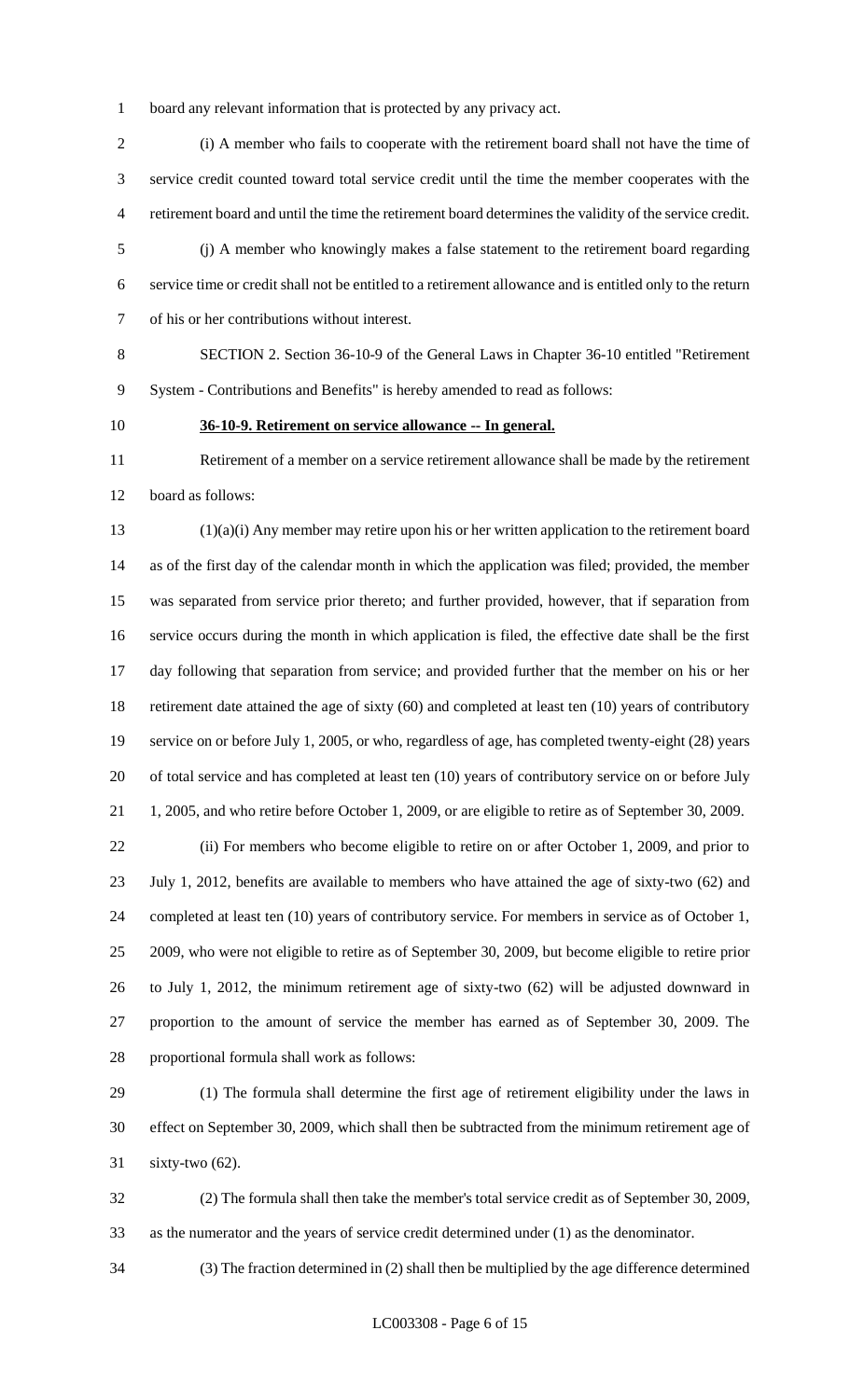1 in (1) to apply a reduction in years from age sixty-two  $(62)$ .

 (b)(i) Any member, who has not completed at least ten (10) years of contributory service on or before July 1, 2005, may retire upon his or her written application to the retirement board as of the first day of the calendar month in which the application was filed; provided, the member was separated from service prior thereto; and further provided, however, that if separation from service occurs during the month in which application is filed, the effective date shall be the first day following that separation from service; provided, the member or his or her retirement date had attained the age of fifty-nine (59) and had completed at least twenty-nine (29) years of total service or provided that the member on his or her retirement date had attained the age of sixty-five (65) and had completed at least ten (10) years of contributory service; or provided, that the member on his or her retirement date had attained the age of fifty-five (55) and had completed twenty (20) years of total service provided, that the retirement allowance, as determined according to the 13 formula in § 36-10-10 is reduced actuarially for each month that the age of the member is less than sixty-five (65) years, and who retire before October 1, 2009, or are eligible to retire as of September 30, 2009.

 (ii) For members who become eligible to retire on or after October 1, 2009 and prior to July 1, 2012, benefits are available to members who have attained the age of sixty-two (62) and completed at least twenty-nine (29) years of total service or have attained the age of sixty-five (65) and completed at least ten (10) years of contributory service. For members in service as of October 1, 2009, who were not eligible to retire as of September 30, 2009, but become eligible to retire prior to July 1, 2012, who have a minimum retirement age of sixty-two (62), the retirement age will be adjusted downward in proportion to the amount of service the member has earned as of September 30, 2009. The proportional formula shall work as follows:

 (1) The formula shall determine the first age of retirement eligibility under the laws in effect on September 30, 2009, which shall then be subtracted from the minimum retirement age of sixty-two (62).

 (2) The formula shall then take the member's total service credit as of September 30, 2009, as the numerator and the years of service credit determined under (1) as the denominator.

 (3) The fraction determined in (2) above shall then be multiplied by the age difference determined in (1) to apply a reduction in years from age sixty-two (62).

 (c) Effective July 1, 2012, the following shall apply to all members not eligible to retire prior to July 1, 2012:

 (i) A member with contributory service on or after July 1, 2012, shall be eligible to retire upon the completion of at least five (5) years of contributory service and attainment of the member's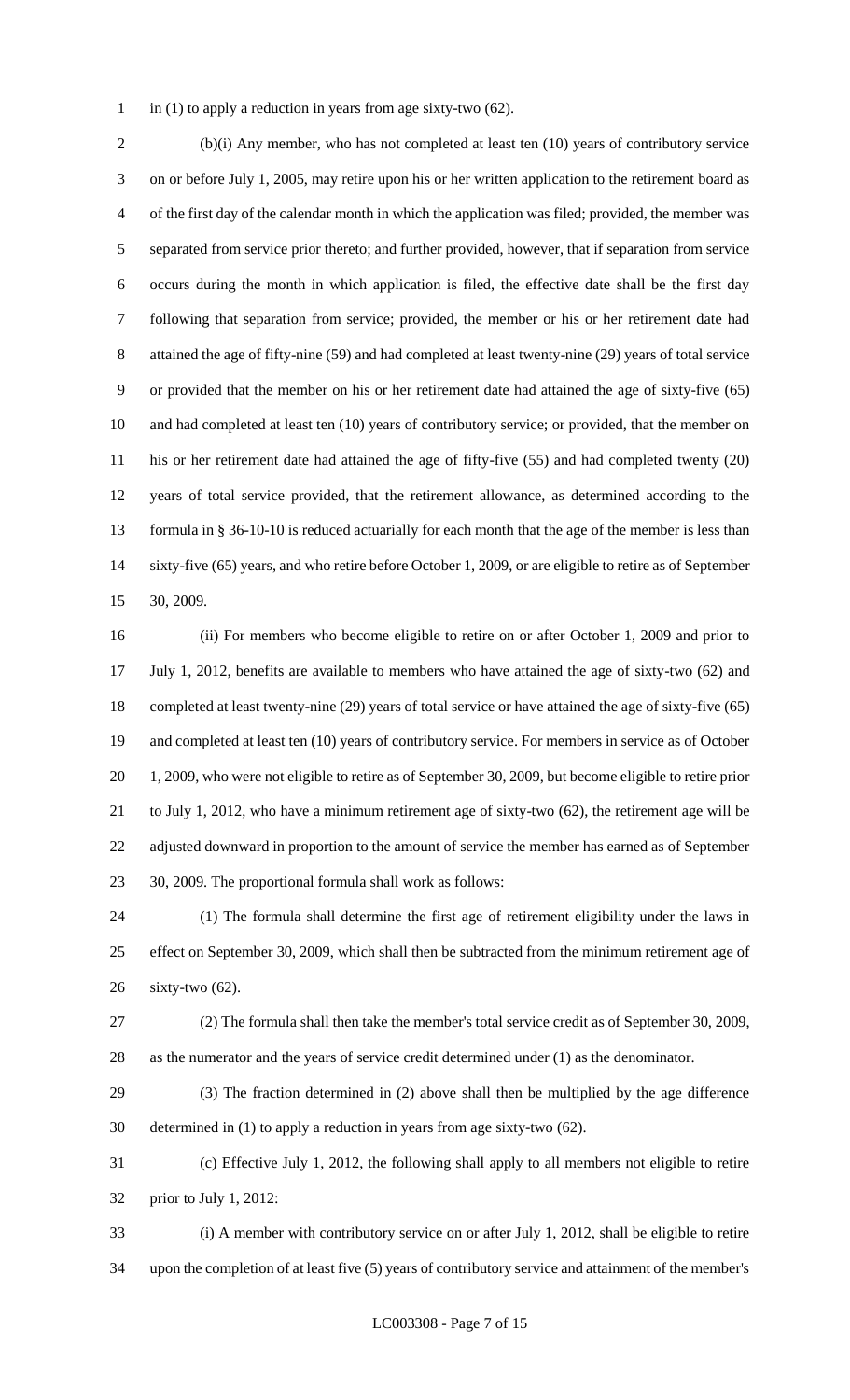Social Security retirement age.

 (ii) For members with five (5) or more years of contributory service as of June 30, 2012, with contributory service on and after July 1, 2012, who have a retirement age of Social Security Retirement Age, the retirement age will be adjusted downward in proportion to the amount of service the member has earned as of June 30, 2012, but in no event shall a member's retirement age under this subparagraph (ii) be prior to the attainment of age fifty-nine (59) or prior to the member's retirement age determined under the laws in effect on June 30, 2012. The proportional formula shall work as follows:

 (1) The formula shall determine the first age of retirement eligibility under the laws in 10 effect on June 30, 2012, which shall then be subtracted from Social Security retirement age;

 (2) The formula shall then take the member's total service credit as of June 30, 2012, as the numerator and the projected service at retirement age in effect on June 30, 2012, as the denominator;

 (3) The fraction determined in (2) shall then be multiplied by the age difference determined in (1) to apply a reduction in years from Social Security retirement age.

 (iii) Effective July 1, 2015, a member who has completed twenty (20) or more years of total service and who has attained an age within five (5) years of the eligible retirement age under subparagraphs (c)(i) or (c)(ii) above or subsection (d) below, may elect to retire provided that the retirement allowance shall be reduced actuarially for each month that the age of the member is less than the eligible retirement age under subparagraphs (c)(i) or (c)(ii) above or subsection (d) below in accordance with the following table:

| 22 | <b>Year Preceding</b> | Cumulative Annual | <b>Cumulative Monthly</b> |
|----|-----------------------|-------------------|---------------------------|
| 23 | Retirement            | Reduction         | Reduction                 |
| 24 | For Year 1            | 9%                | .75%                      |
| 25 | For Year 2            | 8%                | .667%                     |
| 26 | For Year 3            | 7%                | .583%                     |
| 27 | For Year 4            | 7%                | .583%                     |
| 28 | For Year 5            | 7%                | .583%                     |

 (iv) Notwithstanding any other provisions of section 36-10-9(c), a member who has completed ten (10) or more years of contributory service as of June 30, 2012, may elect to retire at his or her eligible retirement date as determined under paragraphs (1)(a) and (1)(b) above provided that a member making an election under this paragraph shall receive the member's retirement benefit determined and calculated based on the member's service and average compensation as of June 30, 2012. This provision shall be interpreted and administered in a manner to protect a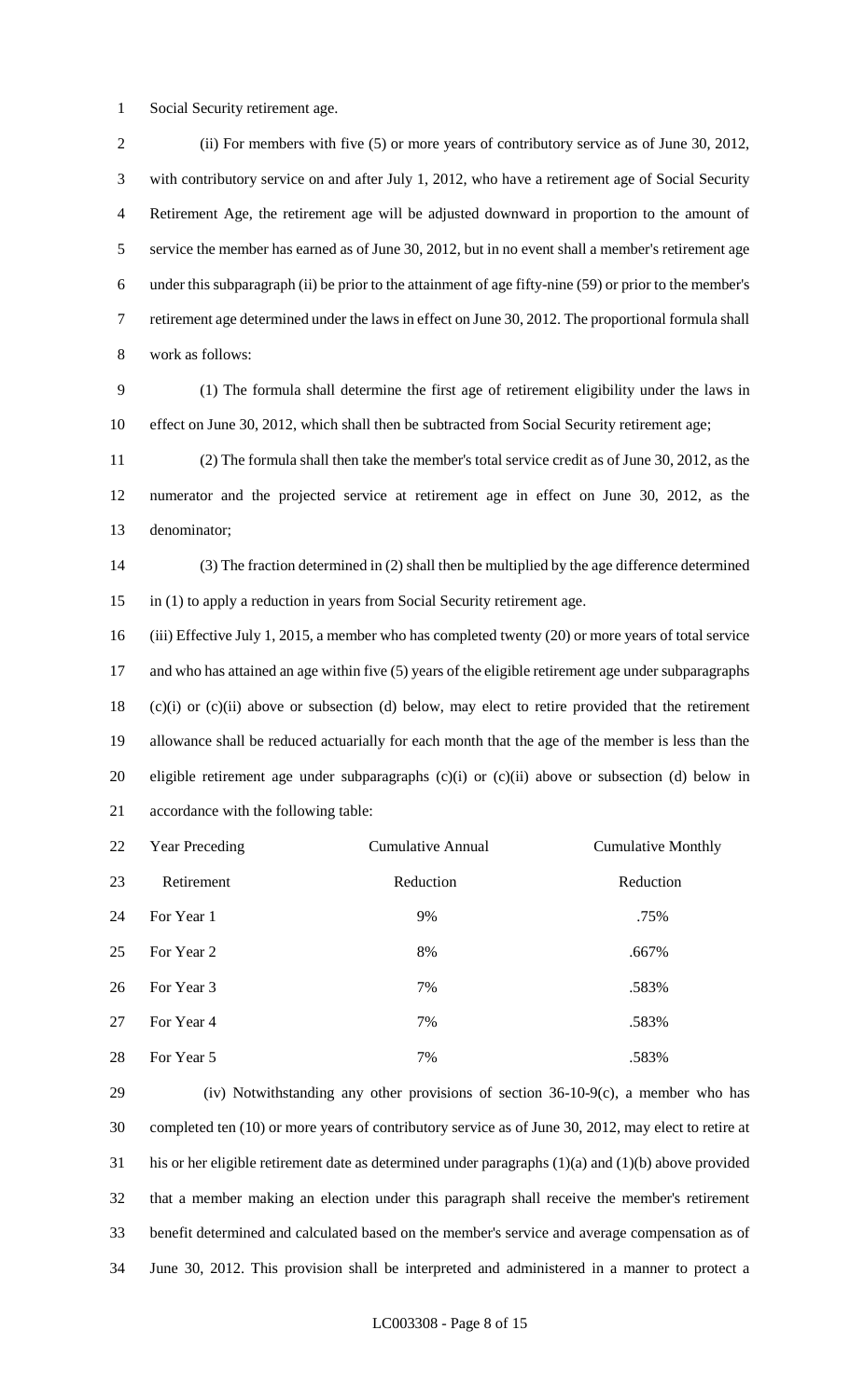member's accrued benefit on June 30, 2012.

2 (d)(i) Notwithstanding any other provisions of subsection (c) above, effective July 1, 2015, members in active service shall be eligible to retire upon the earlier of: (A) The attainment of at least age sixty-five (65) and the completion of at least thirty (30) years of total service, or the attainment of at least age sixty-four (64) and the completion of at least thirty-one (31) years of total service, or the attainment of at least age sixty-three (63) and the completion of at least thirty-two (32) years of total service, or the attainment of at least age sixty-two (62) and the completion of at least thirty-three (33) years of total service; or (B) The member's retirement eligibility date under 9 subsections (c)(i) or (c)(ii) above. 10 (ii) Notwithstanding any other provisions of subsection (c) or subsection (d)(i) of this 11 section, commencing July 1, 2022, teachers in active service shall be eligible to retire upon the earlier of: (A) The attainment of at least age sixty (60) and the completion of at least thirty (30) years 14 of total service; or (B) The teacher's retirement eligibility date under subsections (c)(i) or (c)(ii) of this section. (2) Any faculty employee at a public institution of higher education under the jurisdiction of the council on postsecondary education shall not be involuntarily retired upon attaining the age of seventy (70) years. (3)(i) Except as specifically provided in § 36-10-9.1, §§ 36-10-12 -- 36-10-15, and §§ 45- 21-19 -- 45-21-22, (I) On or prior to June 30, 2012 no member shall be eligible for pension benefits under this chapter unless the member shall have been a contributing member of the employee's retirement system for at least ten (10) years, or (II) For members in active contributory service on or after July 1, 2012, the member shall have been a contributing member of the retirement system for at least five (5) years. (ii) Provided, however, a person who has ten (10) years service credit on or before June 16, 1991, shall be vested. (iii) Furthermore, any past service credits purchased in accordance with § 36-9-38 shall be counted towards vesting. (iv) Any person who becomes a member of the employees' retirement system pursuant to § 45-21-4 shall be considered a contributing member for the purpose of chapter 21 of title 45 and this chapter. (v) Notwithstanding any other provision of law, no more than five (5) years of service credit may be purchased by a member of the system. The five (5) year limit shall not apply to any

purchases made prior to January 1, 1995. A member who has purchased more than five (5) years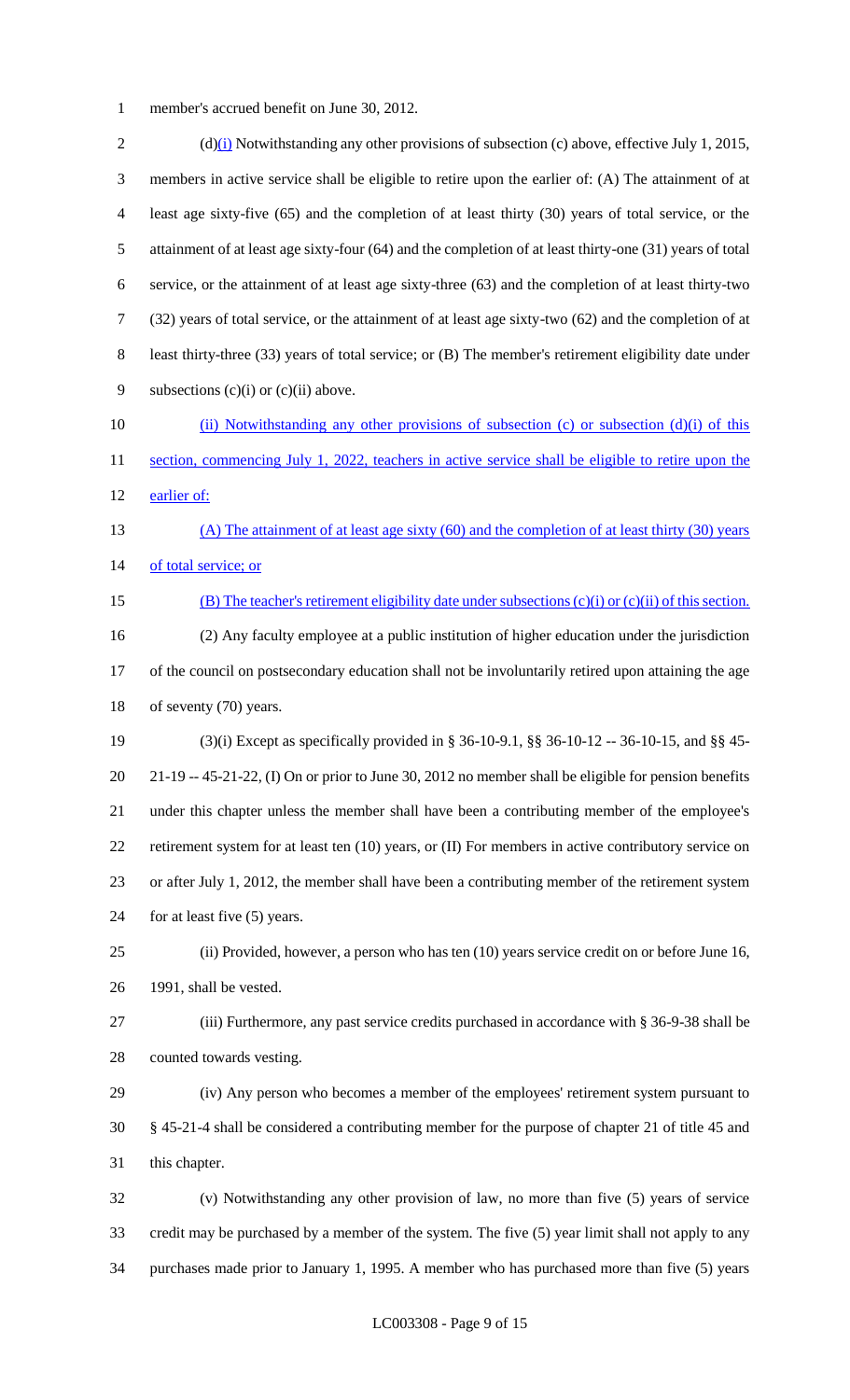of service credits before January 1, 1995, shall be permitted to apply those purchases towards the member's service retirement. However, no further purchase will be permitted. Repayment in accordance with applicable law and regulation of any contribution previously withdrawn from the system shall not be deemed a purchase of service credit.

 (vi) Notwithstanding any other provision of law, effective July 1, 2012, except for purchases under §§ 16-16-7.1, 36-5-3, 36-9-31, 36-10-10.4, and 45-21-53, (A) For service purchases for time periods prior to a member's initial date of hire, the purchase must be made within three (3) years of the member's initial date of hire, (B) For service purchases for time periods for official periods of leave as authorized by law, the purchase must be made within three (3) years of the time the official leave was concluded by the member. Notwithstanding the preceding sentence, service purchases from time periods prior to June 30, 2012, may be made on or prior to June 30, 2015.

 (4) No member of the employees' retirement system shall be permitted to purchase service credits for casual, seasonal, or temporary employment, or emergency appointment, for employment as a page in the general assembly, or for employment at any state college or university while the employee is a student or graduate assistant of the college or university.

 (5) Except as specifically provided in §§ 16-16-6.2 and 16-16-6.4, a member shall not receive service credit in this retirement system for any year or portion of it, which counts as service credit in any other retirement system in which the member is vested or from which the member is receiving a pension and/or any annual payment for life. This subsection shall not apply to any payments received pursuant to the federal Social Security Act or to payments from a military pension earned prior to participation in state or municipal employment, or to military service credits earned prior to participation in state or municipal employment.

 (6) A member who seeks to purchase or receive service credit in this retirement system shall have the affirmative duty to disclose to the retirement board whether or not he or she is a vested member in any other retirement system and/or is receiving a pension, retirement allowance, or any annual payment for life. The retirement board shall have the right to investigate as to whether or not the member has utilized the same time of service for credit in any other retirement system. The member has an affirmative duty to cooperate with the retirement board including, by way of illustration and not by way of limitations the duty to furnish or have furnished to the retirement board any relevant information which is protected by any privacy act.

 (7) A member who fails to cooperate with the retirement board shall not have the time of service counted toward total service credit until such time as the member cooperates with the retirement board and until such time as the retirement board determines the validity of the service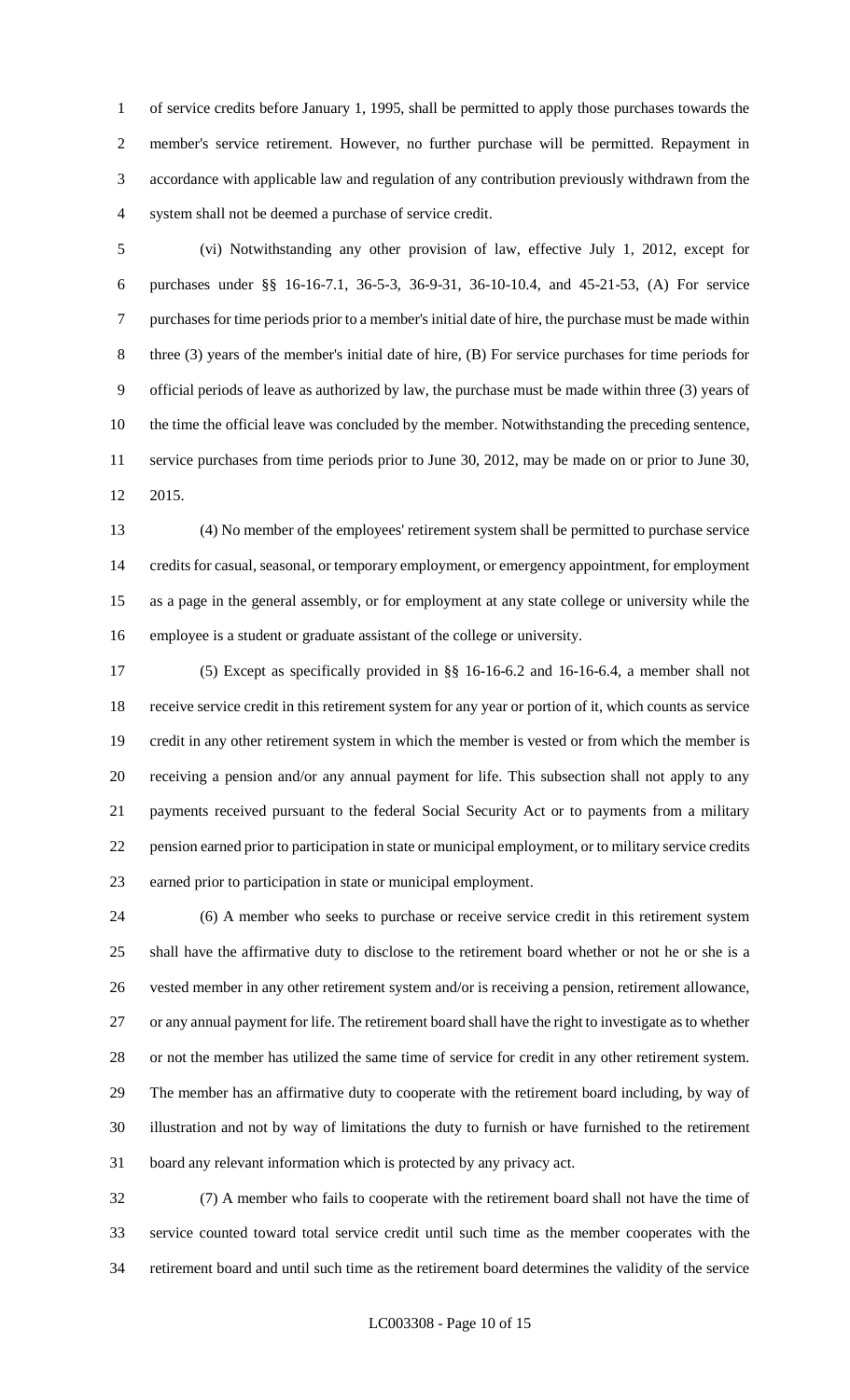credit.

- (8) A member who knowingly makes a false statement to the retirement board regarding service time or credit shall not be entitled to a retirement allowance and is entitled only to the return of his or her contributions without interest.
- SECTION 3. Section 45-21-16 of the General Laws in Chapter 45-21 entitled "Retirement of Municipal Employees" is hereby amended to read as follows:
- 

#### **45-21-16. Retirement on service allowance.**

 Retirement of a member on a service retirement allowance shall be made by the retirement board as follows:

 (1)(i) Any member who is eligible to retire on or before June 30, 2012, may retire upon the member's written application to the retirement board as of the first day of the calendar month in which the application was filed, provided the member was separated from service prior to the application, and provided, further, that if separation from service occurs during the month in which application is filed, the effective date is the first day following the separation from service, provided that the member at the time so specified for the member's retirement has attained the applicable minimum retirement age and has completed at least ten (10) years of total service or who, regardless of age, completed thirty (30) years of total service, and notwithstanding that during the period of notification the member has separated from service. The minimum ages for service retirement (except for employees completing thirty (30) years of service) is fifty-eight (58) years.

 (ii) Effective July 1, 2012, the following shall apply to all members not eligible to retire prior to July 1, 2012:

 (A) A member with contributory service on or after July 1, 2012, shall be eligible to retire upon the completion of at least five (5) years of contributory service and attainment of the member's Social Security retirement age.

 (B) For members with five (5) or more years of contributory service as of June 30, 2012, with contributory service on and after July 1, 2012, who have a retirement age of Social Security retirement age, the retirement age will be adjusted downward in proportion to the amount of service the member has earned as of June 30, 2012, but in no event shall a member's retirement age under this subparagraph (B) be prior to the attainment of age fifty-nine (59) or prior to the member's retirement age determined under the laws in effect on June 30, 2012. The proportional formula shall work as follows:

 (1) The formula shall determine the first age of retirement eligibility under the laws in effect on June 30, 2012, which shall then be subtracted from Social Security retirement age;

(2) The formula shall then take the member's total service credit as of June 30, 2012, as the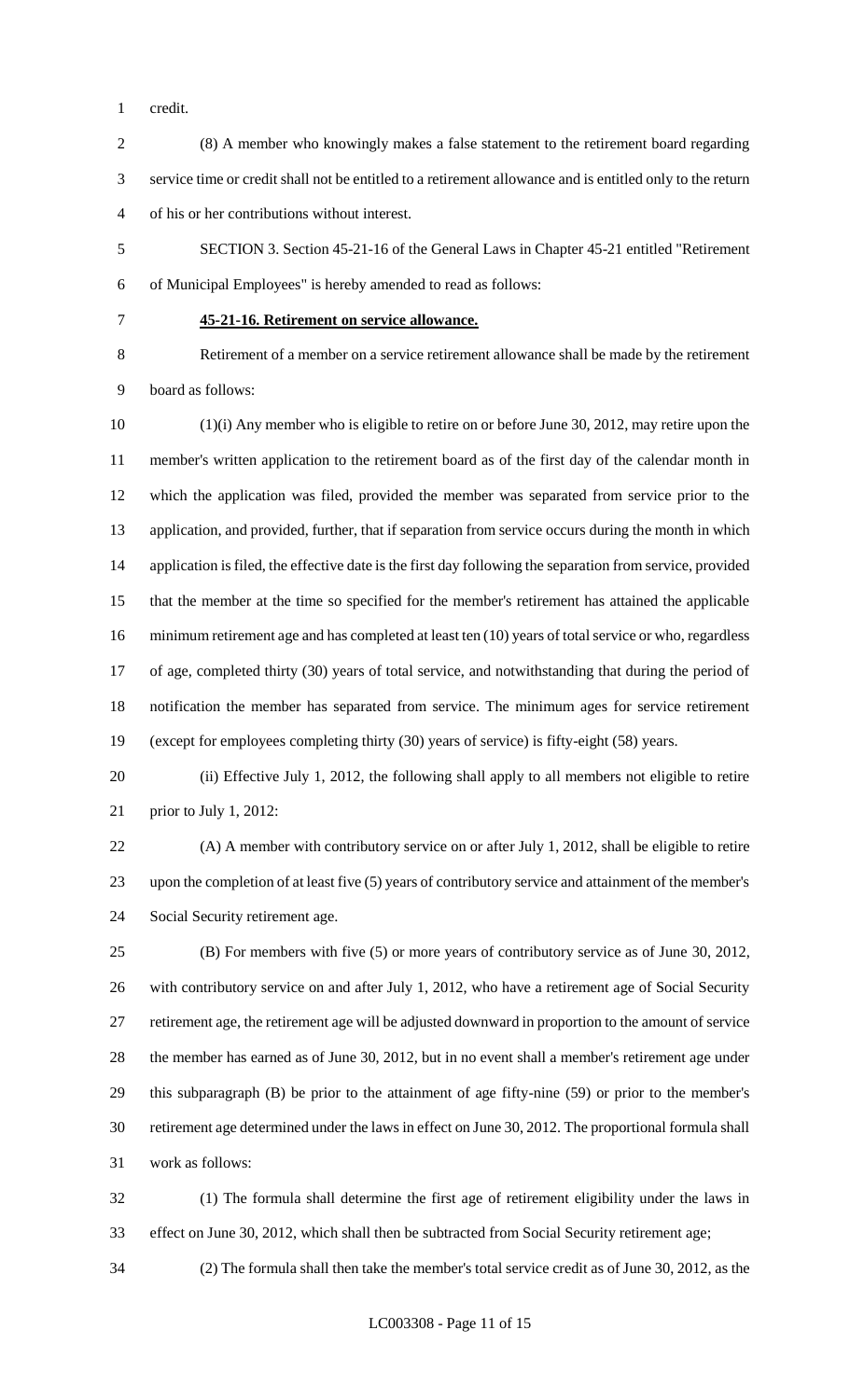numerator and the projected service at retirement age in effect on June 30, 2012, as the

denominator;

 (3) The fraction determined in (2) shall then be multiplied by the age difference determined in (1) to apply a reduction in years from Social Security retirement age.

 (C) Effective July 1, 2015, a member who has completed twenty (20) or more years of total service and who has attained an age within five (5) years of the eligible retirement age under subparagraphs (ii)(A) or (ii)(B) above or subsection (iii) below, may elect to retire provided that the retirement allowance shall be reduced actuarially for each month that the age of the member is less than the eligible retirement age under subparagraphs (ii)(A) or (ii)(B) above or subsection (iii) below in accordance with the following table:

| 11 | <b>Year Preceding</b> | <b>Cumulative Annual</b> | <b>Cumulative Monthly</b> |
|----|-----------------------|--------------------------|---------------------------|
| 12 | Retirement            | Reduction                | Reduction                 |
| 13 | For Year 1            | 9%                       | .75%                      |
| 14 | For Year 2            | 8%                       | .667%                     |
| 15 | For Year 3            | 7%                       | .583%                     |
| 16 | For Year 4            | 7%                       | .583%                     |
| 17 | For Year 5            | 7%                       | .583%                     |

 (D)(1) Notwithstanding any other provisions of § 42-21-16(1)(ii), a member who has completed ten (10) or more years of contributory service as of June 30, 2012, may elect to retire at his or her eligible retirement date as determined under paragraph (i) above provided that a member making an election under this paragraph shall receive the member's retirement benefit determined and calculated based on the member's service and average compensation as of June 30, 2012. This provision shall be interpreted and administered in a manner to protect a member's accrued benefit on June 30, 2012.

 (iii)(A) Notwithstanding any other provisions of subsection (ii) above, effective July 1, 26 2015, members in active service shall be eligible to retire upon the earlier of: (I) The attainment of at least age sixty-five (65) and the completion of at least thirty (30) years of total service, or the attainment of at least age sixty-four (64) and the completion of at least thirty-one (31) years of total service, or the attainment of at least age sixty-three (63) and the completion of at least thirty-two (32) years of total service, or the attainment of at least age sixty-two (62) and the completion of at least thirty-three (33) years of total service; or (II) The member's retirement eligibility date under 32 subsections  $(ii)(A)$  or  $(ii)(B)$  above.

- (B) Notwithstanding any other provisions of subsection (ii) or subsection (iii)(A) of this
- section, commencing July 1, 2022, members in active service shall be eligible to retire upon the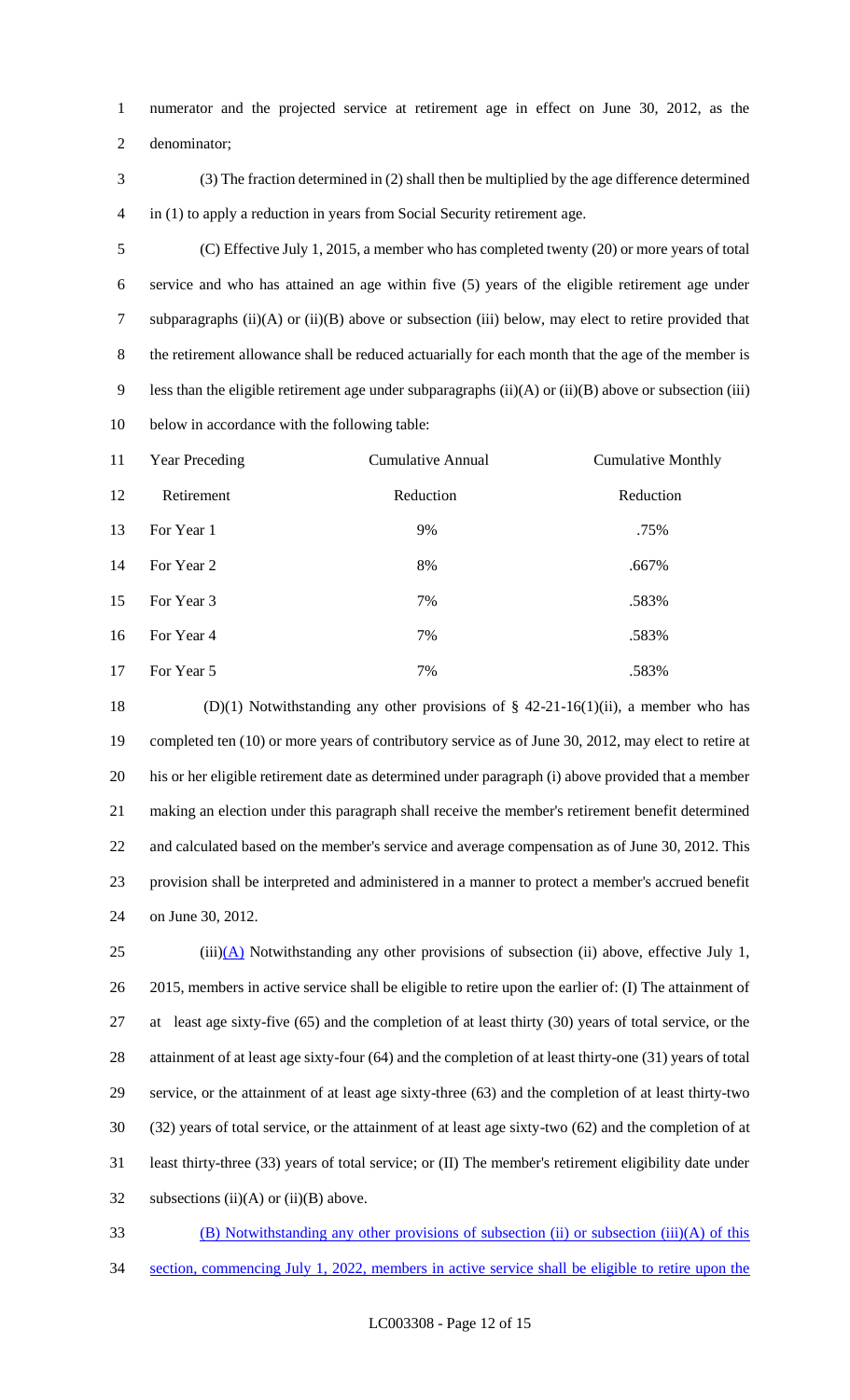- earlier of:
- (I) The attainment of least age sixty (60) and the completion of at least thirty (30) years of total service; or 4 (II) The member's retirement eligibility date under subsections (ii)(A) or (ii)(B) of this section. (2) Except as specifically provided in §§ 45-21-19 -- 45-21-22, no member is eligible for pension benefits under this chapter unless: (I) On or prior to June 30, 2012, the member has been a contributing member of the employees' retirement system for at least ten (10) years; or (II) For members in active contributory service on or after July 1, 2012, the member shall have been a contributing member of the employees' retirement system for at least five (5) years. (i) Provided, however, a person who has ten (10) years service credit on or before June 16, 1991, is vested. (ii) Furthermore, any past service credits purchased in accordance with § 45-21-62 are counted towards vesting. (iii) Any person who becomes a member of the employees' retirement system pursuant to § 45-21-4 shall be considered a contributing member for the purpose of this chapter. (iv) Notwithstanding any other provision of law, no more than five (5) years of service credit may be purchased by a member of the System. The five (5)-year limit does not apply to any purchases made prior to the effective date of this provision. A member who has purchased more than five (5) years of service credit maximum, before January 1, 1995, shall be permitted to apply the purchases towards the member's service retirement. However, no further purchase will be permitted. Repayment, in accordance with applicable law and regulation, of any contribution previously withdrawn from the System is not deemed a purchase of service credit. (v) Notwithstanding any other provision of law, effective July 1, 2012, except for purchases under §§ 16-16-7.1, 36-5-3, 36-9-31, 36-10-10.4, and 45-21-53: (I) For service purchases for time periods prior to a member's initial date of hire; the purchase must be made within three (3) years of the member's initial date of hire; and (II) For service purchases for time periods for official periods of leave as authorized by law, the purchase must be made within three (3) years of the time the official leave was concluded by the member. Notwithstanding (I) and (II) above, service purchases from time periods prior to June 30, 2012, may be made on or prior to June 30, 2015.

(3) No member of the municipal employees' retirement system is permitted to purchase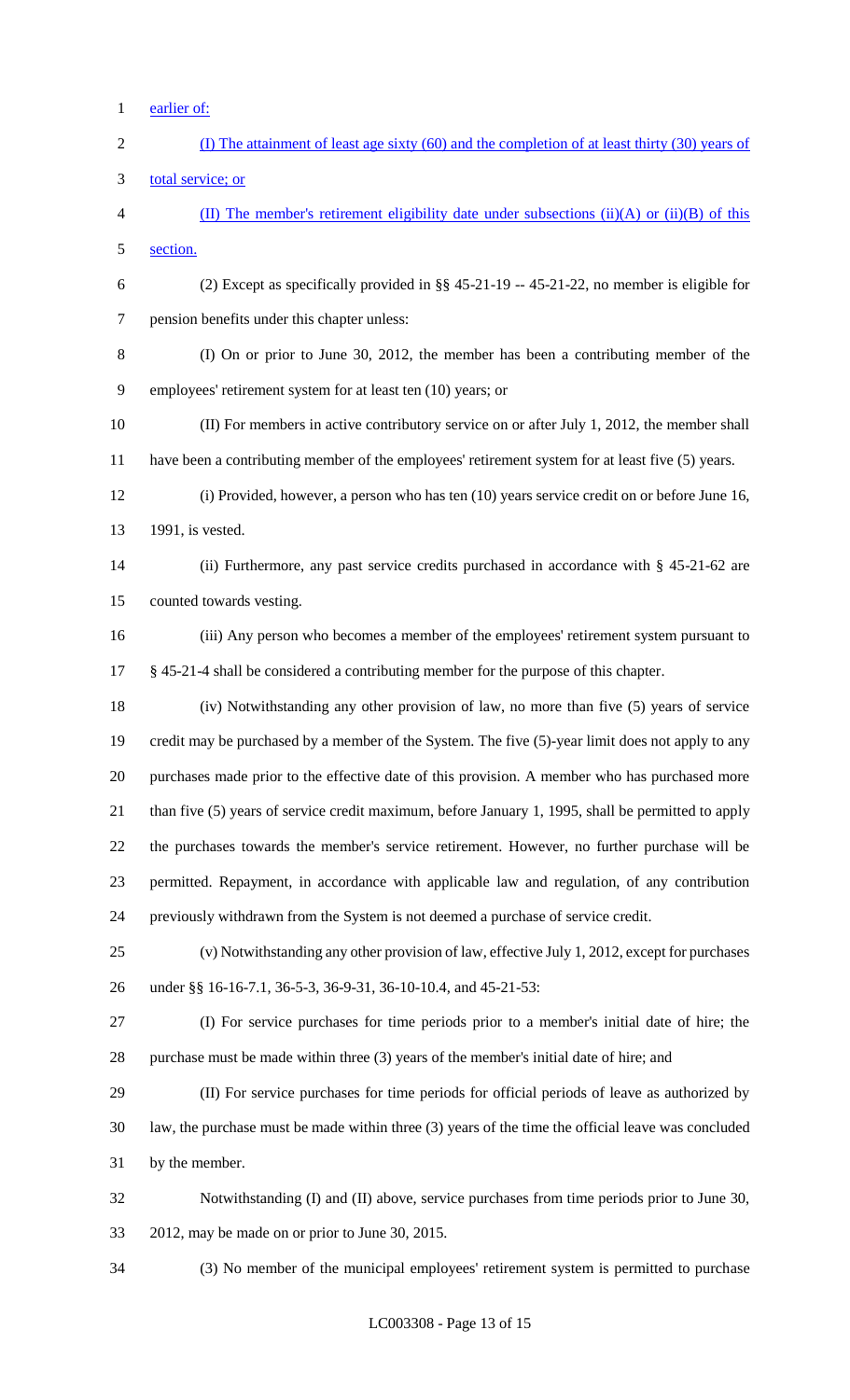service credits for casual, temporary, emergency or seasonal employment, for employment as a page in the general assembly, or for employment at any state college or university while the employee is a student or graduate assistant of the college or university.

 (4) A member does not receive service credit in this retirement system for any year or portion of a year, which counts as service credit in any other retirement system in which the member is vested or from which the member is receiving a pension and/or any annual payment for life. This subsection does not apply to any payments received pursuant to the federal Social Security Act or to payments from a military pension earned prior to participation in state or municipal employment, or to military service credits earned prior to participation in state or municipal employment.

 (5) A member who seeks to purchase or receive service credit in this retirement system has the affirmative duty to disclose to the retirement board whether or not he or she is a vested member in any other retirement system and/or is receiving a pension retirement allowance or any annual payment for life. The retirement board has the right to investigate whether or not the member has utilized the same time of service for credit in any other retirement system. The member has an affirmative duty to cooperate with the retirement board including, by way of illustration and not by way of limitation, the duty to furnish or have furnished to the retirement board any relevant information which is protected by any privacy act.

 (6) A member who fails to cooperate with the retirement board shall not have the time of service counted toward total service credit until a time that the member cooperates with the retirement board and until a time that the retirement board determines the validity of the service credit.

 (7) A member who knowingly makes a false statement to the retirement board regarding service time or credit is not entitled to a retirement allowance and is entitled only to the return of his or her contributions without interest.

SECTION 4. This act shall take effect upon passage.

======== LC003308 ========